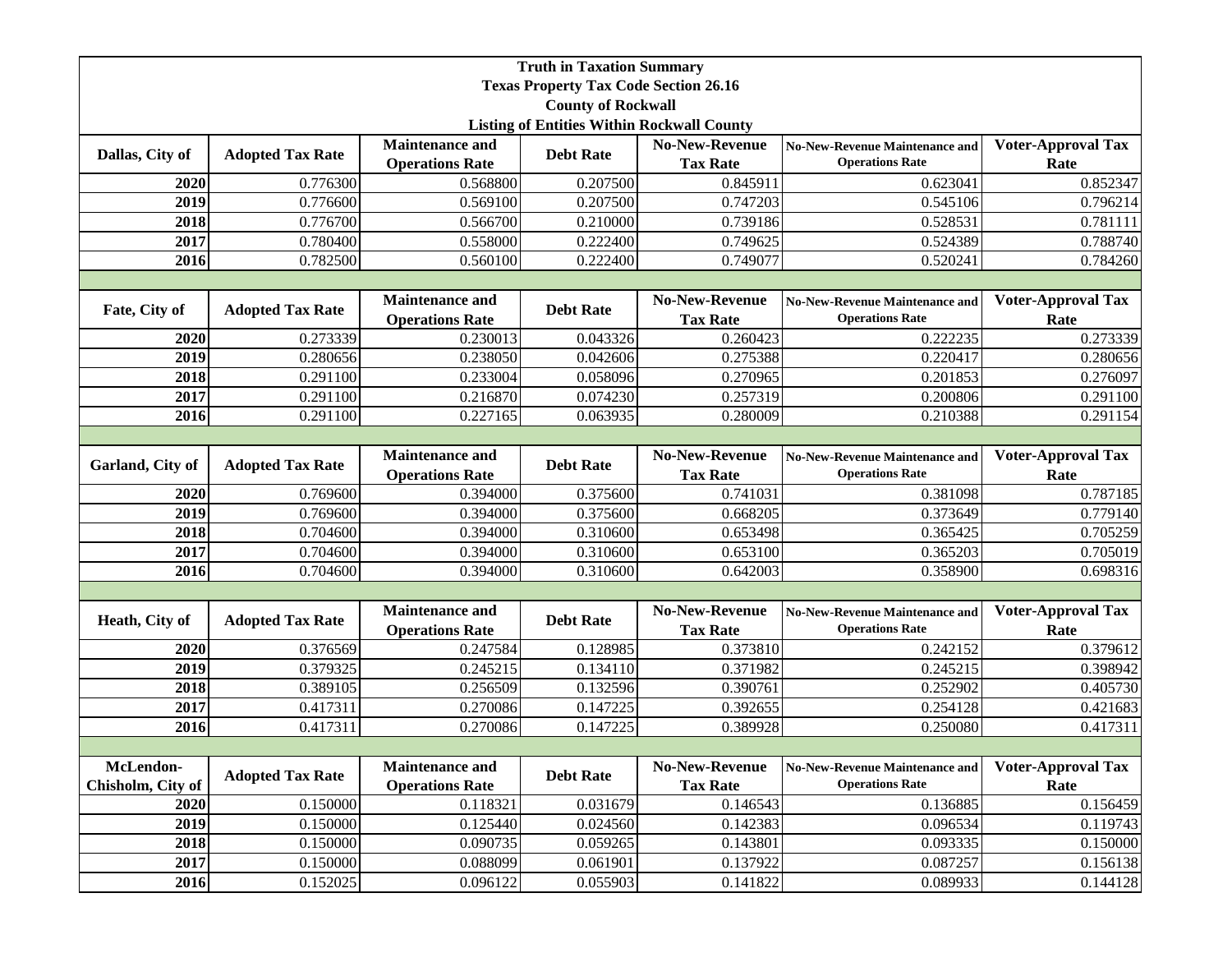| Rockwall, City of   | <b>Adopted Tax Rate</b> | <b>Maintenance and</b><br><b>Operations Rate</b> | <b>Debt Rate</b> | <b>No-New-Revenue</b><br><b>Tax Rate</b> | <b>No-New-Revenue Maintenance and</b><br><b>Operations Rate</b> | <b>Voter-Approval Tax</b><br>Rate |  |  |
|---------------------|-------------------------|--------------------------------------------------|------------------|------------------------------------------|-----------------------------------------------------------------|-----------------------------------|--|--|
| 2020                | 0.370000                | 0.215400                                         | 0.154600         | 0.373213                                 | 0.319331                                                        | 0.373818                          |  |  |
| 2019                | 0.387900                | 0.219500                                         | 0.168400         | 0.387990                                 | 0.319489                                                        | 0.408528                          |  |  |
| 2018                | 0.402100                | 0.222900                                         | 0.179200         | 0.402197                                 | 0.347950                                                        | 0.438897                          |  |  |
| 2017                | 0.423600                | 0.245400                                         | 0.178200         | 0.423671                                 | 0.330393                                                        | 0.423729                          |  |  |
| 2016                | 0.454300                | 0.238600                                         | 0.215700         | 0.454345                                 | 0.331624                                                        | 0.454373                          |  |  |
|                     |                         |                                                  |                  |                                          |                                                                 |                                   |  |  |
| Rowlett, City of    | <b>Adopted Tax Rate</b> | <b>Maintenance and</b><br><b>Operations Rate</b> | <b>Debt Rate</b> | <b>No-New-Revenue</b><br><b>Tax Rate</b> | <b>No-New-Revenue Maintenance and</b><br><b>Operations Rate</b> | <b>Voter-Approval Tax</b><br>Rate |  |  |
| 2020                | 0.745000                | 0.524691                                         | 0.220309         | 0.787935                                 | 0.560298                                                        | 0.838653                          |  |  |
| 2019                | 0.757173                | 0.537563                                         | 0.219610         | 0.719138                                 | 0.504455                                                        | 0.764420                          |  |  |
| 2018                | 0.757173                | 0.531131                                         | 0.226042         | 0.713736                                 | 0.487694                                                        | 0.772731                          |  |  |
| 2017                | 0.777173                | 0.551190                                         | 0.225983         | 0.735052                                 | 0.509069                                                        | 0.781936                          |  |  |
| 2016                | 0.787173                | 0.551169                                         | 0.236004         | 0.751682                                 | 0.551839                                                        | 0.831990                          |  |  |
|                     |                         |                                                  |                  |                                          |                                                                 |                                   |  |  |
| Royse City, City of | <b>Adopted Tax Rate</b> | <b>Maintenance and</b><br><b>Operations Rate</b> | <b>Debt Rate</b> | <b>No-New-Revenue</b><br><b>Tax Rate</b> | <b>No-New-Revenue Maintenance and</b><br><b>Operations Rate</b> | <b>Voter-Approval Tax</b><br>Rate |  |  |
| 2020                | 0.621500                | 0.438000                                         | 0.183500         | 0.602512                                 | 0.524503                                                        | 0.624674                          |  |  |
| 2019                | 0.621500                | 0.443500                                         | 0.178000         | 0.577711                                 | 0.507772                                                        | 0.633528                          |  |  |
| 2018                | 0.621500                | 0.450500                                         | 0.171000         | 0.541224                                 | 0.501134                                                        | 0.623576                          |  |  |
| 2017                | 0.621500                | 0.454000                                         | 0.167500         | 0.621561                                 | 0.510281                                                        | 0.625872                          |  |  |
| 2016                | 0.677100                | 0.460000                                         | 0.217100         | 0.619276                                 | 0.482014                                                        | 0.646517                          |  |  |
|                     |                         |                                                  |                  |                                          |                                                                 |                                   |  |  |
| Wylie, City of      | <b>Adopted Tax Rate</b> | <b>Maintenance and</b><br><b>Operations Rate</b> | <b>Debt Rate</b> | <b>No-New-Revenue</b><br><b>Tax Rate</b> | <b>No-New-Revenue Maintenance and</b><br><b>Operations Rate</b> | <b>Voter-Approval Tax</b><br>Rate |  |  |
| 2020                | 0.671979                | 0.512180                                         | 0.159799         | 0.681979                                 | 0.512447                                                        | 0.690181                          |  |  |
| 2019                | 0.688454                | 0.516225                                         | 0.172229         | 0.688454                                 | 0.510476                                                        | 0.723543                          |  |  |
| 2018                | 0.725848                | 0.538206                                         | 0.187642         | 0.725848                                 | 0.539308                                                        | 0.770094                          |  |  |
| 2017                | 0.781000                | 0.580307                                         | 0.200693         | 0.781014                                 | 0.573471                                                        | 0.820041                          |  |  |
| 2016                | 0.848900                | 0.623399                                         | 0.225501         | 0.795191                                 | 0.559680                                                        | 0.829955                          |  |  |
|                     |                         |                                                  |                  |                                          |                                                                 |                                   |  |  |
| <b>Rockwall ISD</b> | <b>Adopted Tax Rate</b> | <b>Maintenance and</b><br><b>Operations Rate</b> | <b>Debt Rate</b> | No-New-Revenue<br><b>Tax Rate</b>        | <b>No-New-Revenue Maintenance and</b><br><b>Operations Rate</b> | <b>Voter-Approval Tax</b><br>Rate |  |  |
| 2020                | 1.310000                | 0.940000                                         | 0.370000         | 1.047370                                 | 1.047370                                                        | 1.310000                          |  |  |
| 2019                | 1.350000                | 0.970000                                         | 0.380000         | 1.486660                                 | 1.067460                                                        | 1.360000                          |  |  |
| 2018                | 1.430000                | 1.040000                                         | 0.390000         | 1.636320                                 | 1.192650                                                        | 1.440000                          |  |  |
| 2017                | 1.440000                | 1.040000                                         | 0.400000         | 1.361521                                 | N/A                                                             | 1.452896                          |  |  |
| 2016                | 1.465000                | 1.040000                                         | 0.425000         | 1.340460                                 | N/A                                                             | 1.477601                          |  |  |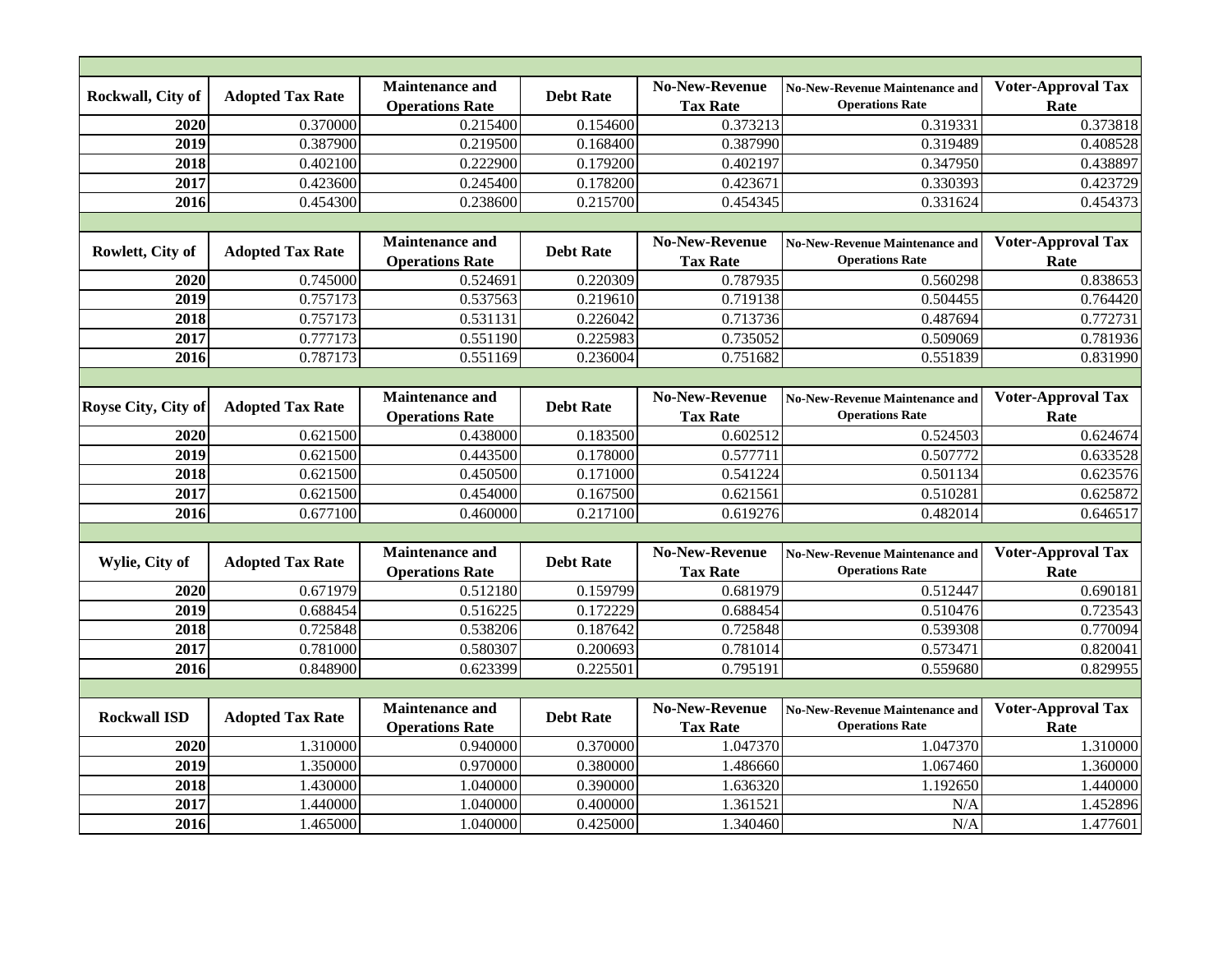| <b>Royse City ISD</b> | <b>Adopted Tax Rate</b>                     | <b>Maintenance and</b> | <b>Debt Rate</b> | <b>No-New-Revenue</b> | <b>No-New-Revenue Maintenance and</b> | <b>Voter-Approval Tax</b> |
|-----------------------|---------------------------------------------|------------------------|------------------|-----------------------|---------------------------------------|---------------------------|
|                       |                                             | <b>Operations Rate</b> |                  | <b>Tax Rate</b>       | <b>Operations Rate</b>                | Rate                      |
| 2020                  | 1.464800                                    | 0.964800               | 0.500000         | 0.978700              | 0.978700                              | 1.464800                  |
| 2019                  | 1.568350                                    | 1.068350               | 0.500000         | 1.485440              | 1.003590                              | 1.568350                  |
| 2018                  | 1.670000                                    | 1.170000               | 0.500000         | 1.778280              | 1.333000                              | 1.670000                  |
| 2017                  | 1.670000                                    | 1.170000               | 0.500000         | 1.661320              | N/A                                   | 1.670000                  |
| 2016                  | 1.670000                                    | 1.170000               | 0.500000         | 1.677250              | N/A                                   | 1.670000                  |
|                       |                                             |                        |                  |                       |                                       |                           |
|                       | MUD <sub>1</sub><br><b>Adopted Tax Rate</b> | <b>Maintenance and</b> |                  | <b>No-New-Revenue</b> | <b>No-New-Revenue Maintenance and</b> | <b>Voter-Approval Tax</b> |
|                       |                                             | <b>Operations Rate</b> | <b>Debt Rate</b> | <b>Tax Rate</b>       | <b>Operations Rate</b>                | Rate                      |
| 2020                  | 0.295000                                    | 0.050000               | 0.245000         | N/A                   | N/A                                   | 0.304990                  |
| 2019                  | 0.340000                                    | 0.060000               | 0.280000         | N/A                   | N/A                                   | 0.410000                  |
| 2018                  | 0.390000                                    | 0.100000               | 0.290000         | N/A                   | N/A                                   | N/A                       |
| 2017                  | 0.450000                                    | 0.110000               | 0.340000         | N/A                   | N/A                                   | N/A                       |
| 2016                  | 0.500000                                    | 0.170000               | 0.330000         | N/A                   | N/A                                   | N/A                       |
|                       |                                             |                        |                  |                       |                                       |                           |
| MUD <sub>6</sub>      |                                             | <b>Maintenance and</b> | <b>Debt Rate</b> | <b>No-New-Revenue</b> | <b>No-New-Revenue Maintenance and</b> | <b>Voter-Approval Tax</b> |
|                       | <b>Adopted Tax Rate</b>                     | <b>Operations Rate</b> |                  | <b>Tax Rate</b>       | <b>Operations Rate</b>                | Rate                      |
| 2020                  | 0.750000                                    | 0.100000               | 0.650000         | N/A                   | N/A                                   | 0.795440                  |
| 2019                  | 0.750000                                    | 0.120000               | 0.630000         | N/A                   | N/A                                   | 0.750000                  |
| 2018                  | 0.750000                                    | 0.200000               | 0.550000         | N/A                   | N/A                                   | N/A                       |
| 2017                  | 0.750000                                    | 0.420000               | 0.330000         | N/A                   | N/A                                   | N/A                       |
| 2016                  | 0.750000                                    | 0.750000               | N/A              | N/A                   | N/A                                   | N/A                       |
|                       |                                             |                        |                  |                       |                                       |                           |
| MUD <sub>7</sub>      |                                             | <b>Maintenance and</b> | <b>Debt Rate</b> | <b>No-New-Revenue</b> | <b>No-New-Revenue Maintenance and</b> | <b>Voter-Approval Tax</b> |
|                       | <b>Adopted Tax Rate</b>                     | <b>Operations Rate</b> |                  | <b>Tax Rate</b>       | <b>Operations Rate</b>                | Rate                      |
| 2020                  | 0.750000                                    | 0.260000               | 0.490000         | N/A                   | N/A                                   | 1.255400                  |
| 2019                  | 0.750000                                    | 0.750000               | N/A              | N/A                   | N/A                                   | 0.770000                  |
| 2018                  | 0.750000                                    | 0.750000               | N/A              | N/A                   | N/A                                   | N/A                       |
| 2017                  | 0.750000                                    | 0.750000               | N/A              | N/A                   | N/A                                   | N/A                       |
| 2016                  | 0.750000                                    | 0.750000               | N/A              | N/A                   | N/A                                   | N/A                       |
|                       |                                             |                        |                  |                       |                                       |                           |
|                       |                                             | Maintenance and        |                  | <b>No-New-Revenue</b> | <b>No-New-Revenue Maintenance and</b> | <b>Voter-Approval Tax</b> |
| <b>MUD 8</b>          | <b>Adopted Tax Rate</b>                     | <b>Operations Rate</b> | <b>Debt Rate</b> | <b>Tax Rate</b>       | <b>Operations Rate</b>                | Rate                      |
| 2020                  | 0.750000                                    | 0.750000               | N/A              | N/A                   | N/A                                   | N/A                       |
| 2019                  | 0.750000                                    | 0.750000               | N/A              | N/A                   | N/A                                   | N/A                       |
| 2018                  | 0.750000                                    | 0.750000               | N/A              | N/A                   | N/A                                   | N/A                       |
| 2017                  | 0.750000                                    | 0.750000               | N/A              | N/A                   | N/A                                   | N/A                       |
| 2016                  | 0.750000                                    | 0.750000               | N/A              | N/A                   | N/A                                   | N/A                       |